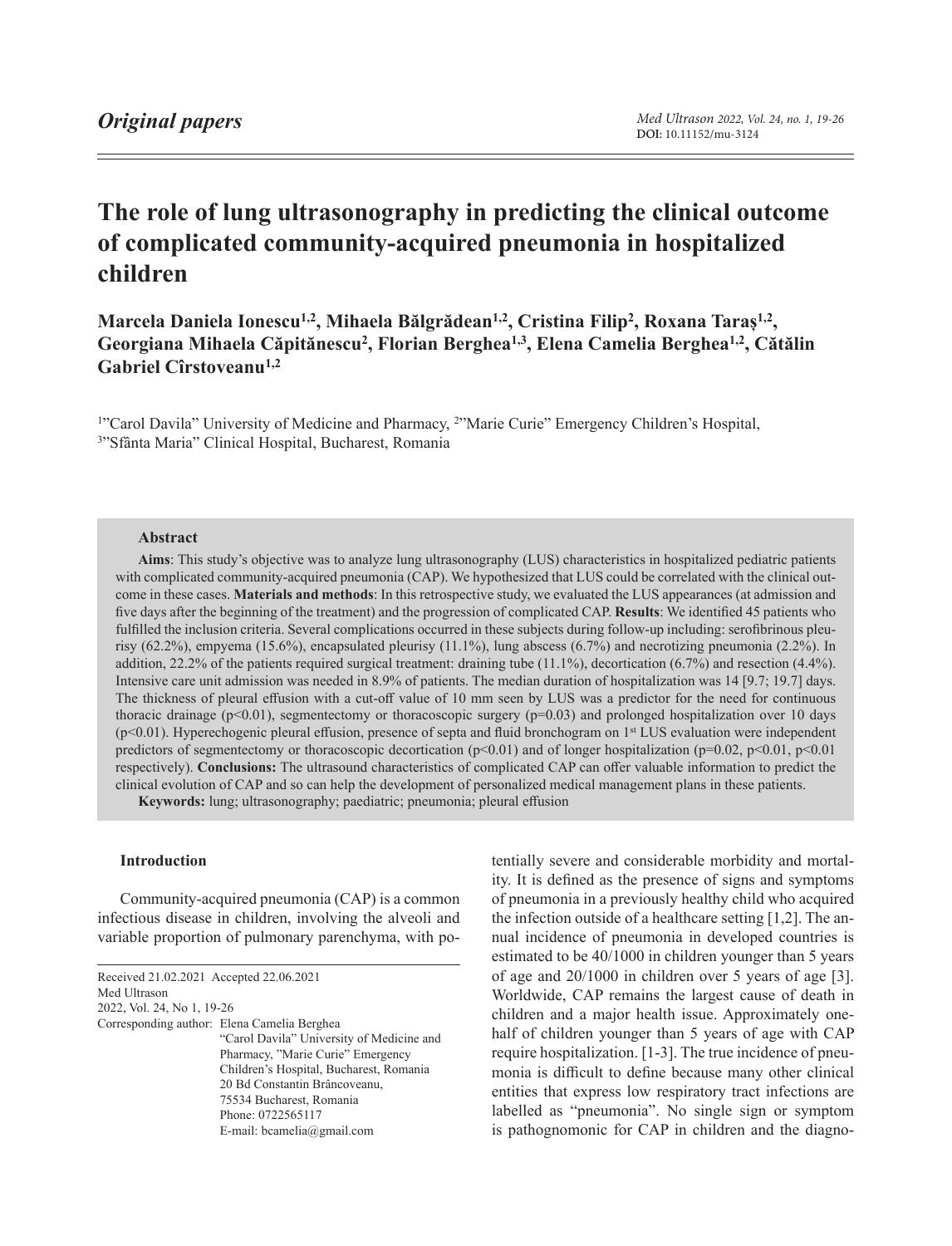sis may be challenging. Fever and cough in presenting pictures suggest pneumonia, but non-specific symptoms, such as abdominal pain and nuchal rigidity, may create significant difficulties [1]. The etiological diagnosis is difficult and neither clinical nor radiologic features distinguish between bacterial, atypical bacterial and viral pneumonia [2,4]. Pleural effusion, empyema, necrotizing pneumonia, lung abscess and pneumatocele may complicate CAP in children [5].

Although not recommended routinely for diagnosis in children, chest radiography (chest X-ray) is the most used investigation for detecting CAP lesions. The technique has certain limitations as non-severe pneumonia cases may show normal chest X-ray or just perihilar changes while minimal pleural effusion may go undetected [1,3]. Few studies have shown that radiological findings are associated with the severity of CAP in pediatric patients. Despite that, the prognostic role of chest radiography in children with CAP has not been established [6,7].

Thereby, the clinicians' interest shifted towards lung ultrasonography (LUS), considered in time a safe and accessible option for diagnosing pneumonia and its complications [8]. Recent systematic reviews have verified the high accuracy of LUS for diagnostic of pneumonia, concluding that it is a useful imaging alternative to chest radiography inclusive in pediatric CAP [9,10]. Even if ultrasound's usefulness is limited in evaluating a wellaerated lung due to the imperfect transmission of the sound waves, it is an essential diagnostic tool in the presence of consolidations, allowing the evaluation of lung parenchyma [11]. LUS can detect small pulmonary lesions not visible on chest X-ray, suggesting that this is the preferred approach for assessing patients with small consolidations or small parapneumonic pleural effusion [6,9,12-15]. Fluid or aerial bronchogram may be well described, suggesting a consolidation process. LUS is also fairly useful in evaluating the pleural effusion, providing the best detail of the fluid nature, quantity, consistency, echogenicity. It can demonstrate the presence of internal septations, cellular debris, honeycombing, pleural thickening, or the lack of free movements with gravity, suggesting complications that cannot be well characterized on static X-ray or computer tomography images [6,7,11]. Besides, LUS can help guide any invasive diagnostic or therapeutic procedures [11].

This study aimed at evaluating the LUS characteristics of complicated CAP in hospitalized children at baseline and 5 days after beginning the antibiotic treatment and to assess the LUS value for predicting the clinical outcome in these children. Therefore, we examined which LUS findings were risk factors for a poor outcome in complicated CAP, requiring specific invasive therapeutic procedures. The following outcomes were pursued: needing continuous thoracic drainage, requiring surgical interventions consisting of either segmentectomy or video-assisted thoracoscopic surgery decortication and demanding prolonged hospitalization over 10 days.

# **Material and methods**

# *Study design*

We conducted a retrospective, observational, unicentric study. Data were collected from electronic medical records of pediatric patients with the diagnosis of CAP requiring hospitalization between 2017-2019 in "Marie S. Curie" Emergency Children's Hospital, Bucharest, Romania. All patients' records and clinical information were analyzed anonymously. The study was conducted with the approval of the local Ethics Committee.

Patients' medical files were studied for demographic information, clinical and paraclinical data, treatment, clinical course, and discharge summary. The diagnosis of CAP was established according to the British Thoracic Society guidelines [1]. Clinical findings (fever, cough, chest pain, respiratory distress, gastrointestinal complaints and other symptoms, respiratory rate, oxygen saturation), laboratory tests (complete blood count, Creactive protein - CRP and procalcitonin level) and imagistic investigations (chest X-ray and LUS) at admission and during hospitalization were noted. All patients were hospitalized and a 5<sup>th</sup> day LUS control was performed, while control blood investigations were carried out only when considered by the physician. The chest X-rays and LUS clips or images were digitally archived in the hospital informatic system and they were reanalyzed for this study by an experienced senior pediatric radiologist.

# *Performance of LUS*

LUS was performed soon after complicated CAP was suspected, using the GE LogiqS8 ultrasound system, with convex (C1-6) and linear (L3-12) probes. Anterior, lateral and posterior intercostal spaces were examined in longitudinal and transverse sections with patients in supine and sitting positions.

All the enrolled patients underwent first LUS at admission and the second LUS 5 days after the beginning of treatment. Per center's capabilities, the second LUS was performed by the same person that made the first examination – this approach reduced possible interobserver variability. Findings were reported as normal or LUS features of pneumonia were recorded including: the presence of pulmonary parenchymal lesions (consolidation/ atelectasis), number, size and localization of lesions, the presence of bronchogram and its characteristics (air or fluid bronchogram), the presence and aspect of pleural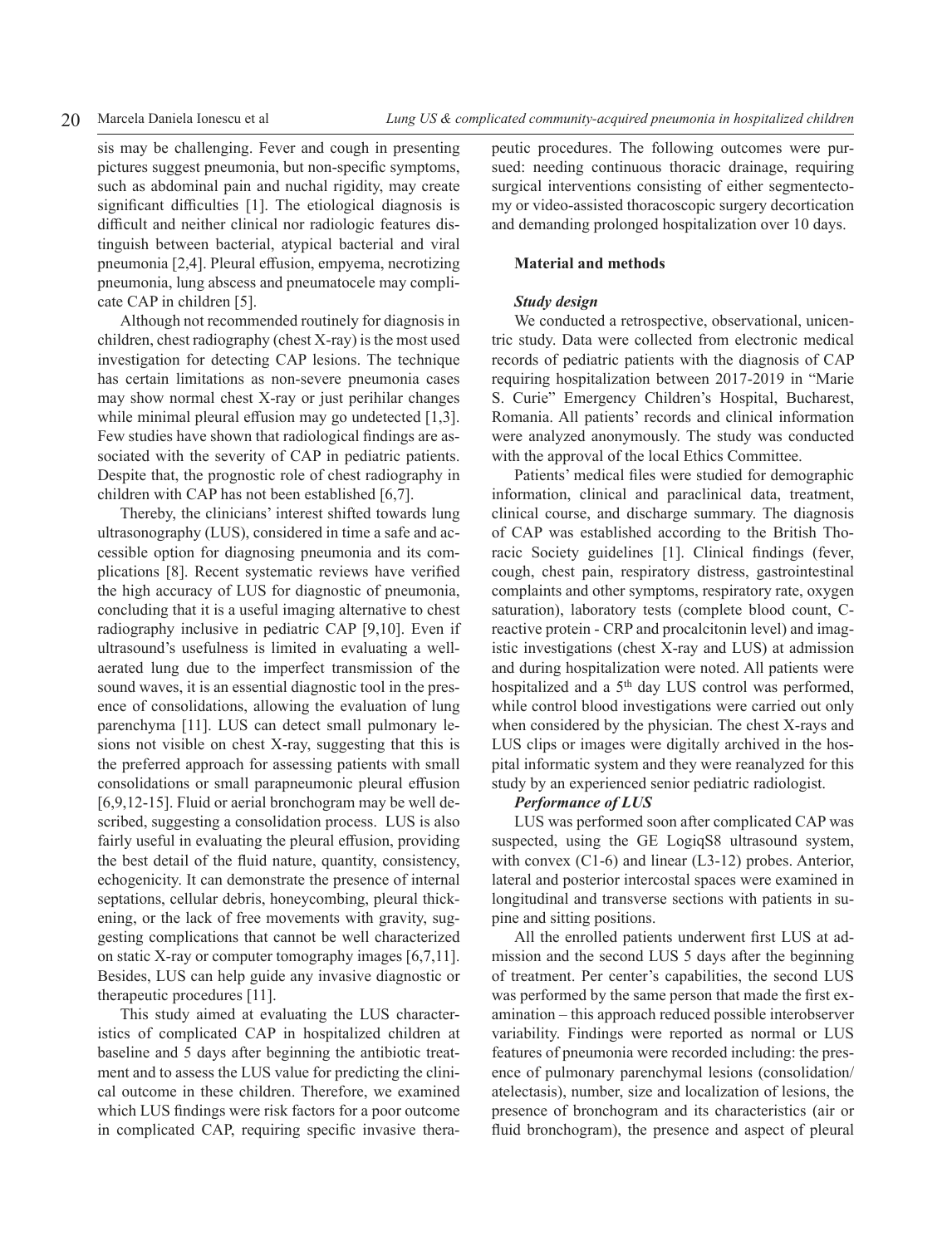

effusion (echogenicity, homogeneity, thickness, the presence of septa).

Two examples of comparative evolutive findings on the chest X-ray and LUS are presented in figure 1 and 2.

#### *Inclusion criteria*

We included pediatric patients (age under 18 years old) with admission diagnosis of complicated CAP, based on history, initial clinical examination and chest radiography, who underwent LUS at admission and 5 days after the beginning of antibiotic therapy.

**Fig 1.** A 2-year-old girl with severe community-acquired pneumonia who needed surgical treatment consisting of video-assisted thoracoscopic decortication, along with complex antibiotic and supportive therapy, requiring prolonged hospital stay over 10 days: A) Chest X-ray  $(1<sup>st</sup>)$ : right basal pulmonary opacity, with heterogeneous structure and air bronchogram, suggestive for right lower lobe consolidation; blunting the costal phrenic angle and right pleural homogenous opacity, with coastal intensity, net delimitation representative for pleural parapneumonic effusion; B) LUS (1<sup>st</sup>): right lateral-thoracic pleural effusion, with lenticular shape, echogenic appearance, and small free movements with gravity, having 3 cm length and a maximum thickness of 7 mm; C) Chest X-ray (2nd): progression of lateral-thoracic opacity, with coastal intensity and tendency to lock on the lateral thoracic wall; D) LUS (2st): right lateral-thoracic pleural effusion, with multiple cellular debris, septa and lack of free movements with gravity.

Severe CAP was considered according to the British Thoracic Society guidelines, including persistent fever, tachypnea, respiratory distress, cyanosis, grunting respirations, hypoxemia, tachycardia, prolonged capillary refill time, signs of dehydration or intense positively acute phase reactants (leukocytosis, CRP, procalcitonin) [1]. We defined as complicated CAP those patients presenting with clinical, biological and chest X-ray features suggestive for local development of pleural effusion or empyema, necrotizing pneumonia and lung abscess.



**Fig 2.** A 14-year-old boy with complicated community-acquired pneumonia who needed continuous thoracic drainage and complex antibiotic therapy: A) Chest X-ray (1st): alveolar opacity with low intensity and flue contour of the inferior right pulmonary lobe; right basal pulmonary opacity, with homogenous structure, costal power, net delimitation and blunting of the costal phrenic angle, suggestive for medium pleural effusion, with minimal passive pulmonary collapse; B) LUS  $(1<sup>st</sup>)$ : right lateral-thoracic pleural effusion, with transonic liquid, in large quantity (up to axilla level in orthostatic position), determining passive lung collapse of the inferior right pulmonary lobe; C) Chest X-ray (2nd): slight progression of right pleurisy; D) LUS (2st): persistent right lateral-thoracic pleural effusion, with transonic aspect, and free movements with gravity, without septa or cellular debris.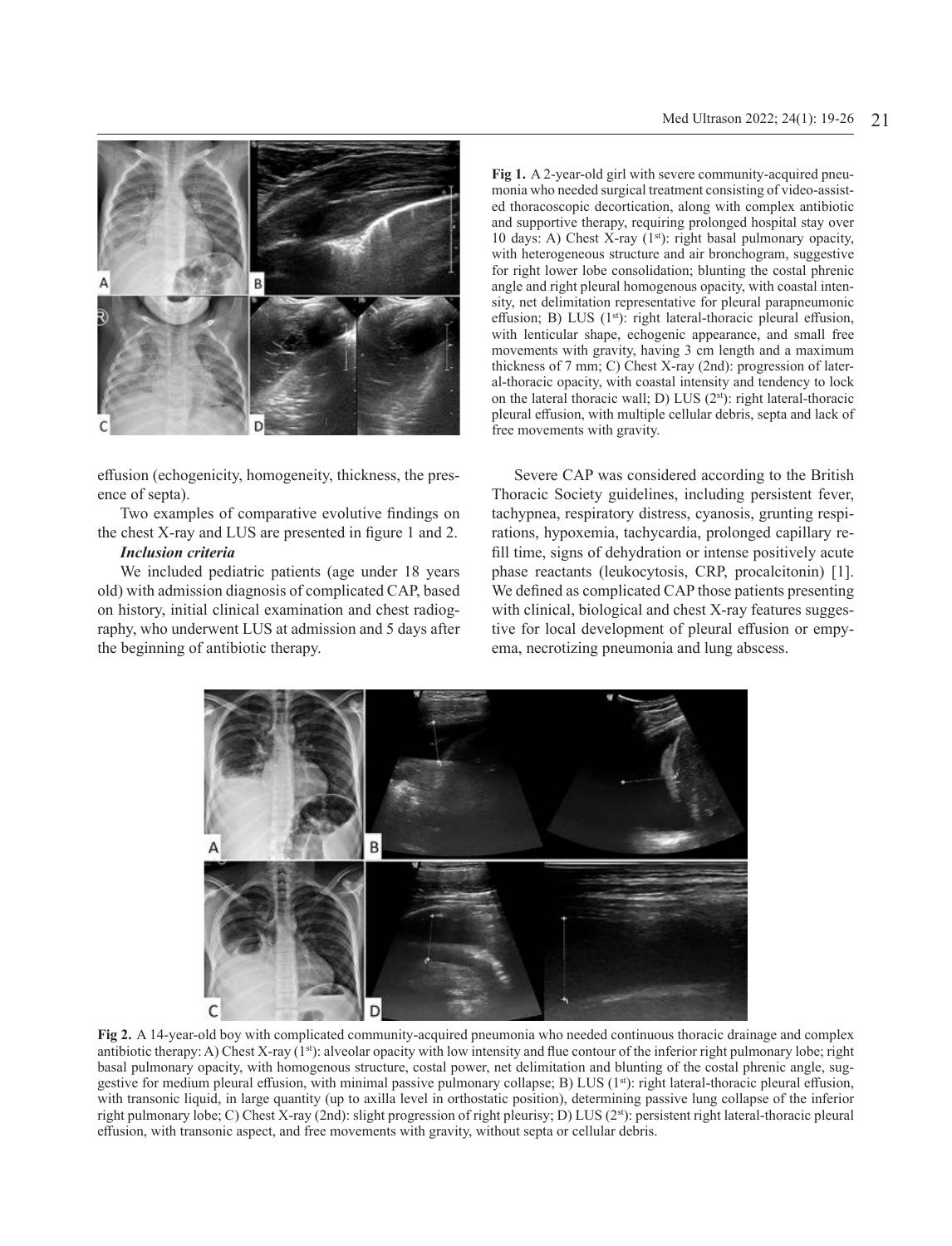

**Fig 3.** Flowchart of the study.

#### *Exclusion criteria*

Patients with underlying disease, including respiratory tract anomalies, malignancy, immunodeficiency, neurologic disorders (cerebral palsy, neuromuscular diseases), congenital heart disease, were excluded.

The flowchart of the study is presented in Fig 3.

#### *Statistical analysis*

We performed statistical analysis and graphs using the Analyze IT 5.5 program (Microsoft Office Excel Add-on, Leeds, UK). Continuous variables had a nongaussian distribution and were presented as the median and the interval between the quartiles. Categorical variables were presented as numbers and percentages. Differences in quantitative parameters were tested using nonparametric tests (Kruskal-Wallis). Qualitative data were compared with the chi-square test. We considered statistical significance at a p-value lower than 0.05.

# **Results**

# *Patients' characteristics*

Table I summarizes the main features of the included patients: demographic data, clinical and laboratory characteristics on admission, local and general complications and required major therapeutic procedures.

The evolution of the baseline pleural and pulmonary lesions (localization, size and aspect of lung consolidation and pleural effusion, presence and aspect of bronchogram) was appreciated using the second LUS assessment, performed after 5 days of treatment. Baseline radiologic and LUS findings 5 days after the beginning of treatment in all 45 patients are summarized in Table II.

# *Relation between LUS characteristics and clinical outcome*

We analyzed the relation between LUS characteristics and clinical outcome. Using univariate analysis,

22 Marcela Daniela Ionescu et al *Lung US & complicated community-acquired pneumonia in hospitalized children*

| Table I. Cohort characteristics of the 45 patients enrolled. |                      |  |  |
|--------------------------------------------------------------|----------------------|--|--|
| Parameter                                                    | Value                |  |  |
| Male gender                                                  | 30(66.7)             |  |  |
| Age (months)                                                 | 42 [25.7; 69.7]      |  |  |
| Prior days of fever                                          | 5[3; 7]              |  |  |
| Prior days of cough                                          | 5[4; 7.3]            |  |  |
| Grunting                                                     | 9(20)                |  |  |
| Chest pain                                                   | 8(17.8)              |  |  |
| Respiratory rate (breaths/minute)                            | 40 [30; 46.7]        |  |  |
| Respiratory distress                                         |                      |  |  |
| Minimum                                                      | 12(26.7)             |  |  |
| Moderate                                                     | 23(51.1)             |  |  |
| Severe                                                       | 10(22.2)             |  |  |
| Oxygen saturation                                            | 94 [90.6; 97]        |  |  |
| Other associated symptoms                                    |                      |  |  |
| Sleepiness                                                   | 5(11.1)              |  |  |
| Loss of appetite                                             | 10(22.2)             |  |  |
| Diarrhea                                                     | 1(2.2)               |  |  |
| Vomiting                                                     | 8(17.8)              |  |  |
| Abdominal pain                                               | 3(6.7)               |  |  |
| None                                                         | 18 (40)              |  |  |
| White blood cell count $(x10^3)$                             | 19000 [14566; 24083] |  |  |
| PMN                                                          | 78 [64.7; 85]        |  |  |
| CRP(mg/dL)                                                   | 145 [76.3; 282]      |  |  |
| Procalcitonin (ng/dL)                                        |                      |  |  |
| < 0.5                                                        | 17(37.8)             |  |  |
| $0.5 - 2$                                                    | 6(13.3)              |  |  |
| $2 - 10$                                                     | 10(22.2)             |  |  |
| >10                                                          | 12(26.7)             |  |  |
| Severe CAP                                                   | 18 (40)              |  |  |
| Local complications                                          |                      |  |  |
| Serofibrinous pleurisy                                       | 28 (62.2)            |  |  |
| Empyema                                                      | 7(15.6)              |  |  |
| Encapsulated pleurisy                                        | 5(11.1)              |  |  |
| Lung abscess                                                 | 3(6.7)               |  |  |
| Necrotizing pneumonia                                        | 1(2.2)               |  |  |
| General complications                                        |                      |  |  |
| SIRS                                                         | 6(13.3)              |  |  |
| Sepsis                                                       | 23 (51.1)            |  |  |
| Severe sepsis                                                | 2(4.4)               |  |  |
| Septic shock                                                 | 1(2.2)               |  |  |
| Surgery                                                      | 10(22.2)             |  |  |
| Draining tube                                                | 5(11.1)              |  |  |
| Thoracotomy and decortication                                | 3(6.7)               |  |  |
| Surgical resection                                           | 2(4.4)               |  |  |
| ICU                                                          | 4(8.9)               |  |  |
| Hospital stay (days)                                         | 14 [9.7; 19.7]       |  |  |
| Sequelae $< 6$ months                                        | 15(33.3)             |  |  |
| Pahipleuritis                                                | 13 (28.9)            |  |  |
| Segmentectomy                                                | 2(4.4)               |  |  |
|                                                              |                      |  |  |

Continuous variables are presented as median [IQR]. Categorical variables are presented as number  $(\%)$ . CRP = C reactive protein; PMN = polymorphonuclear leucocytes; ICU = Intensive Care Unit; IQR = Interquartile Range; SIRS = Systemic Inflammatory Response Syndrome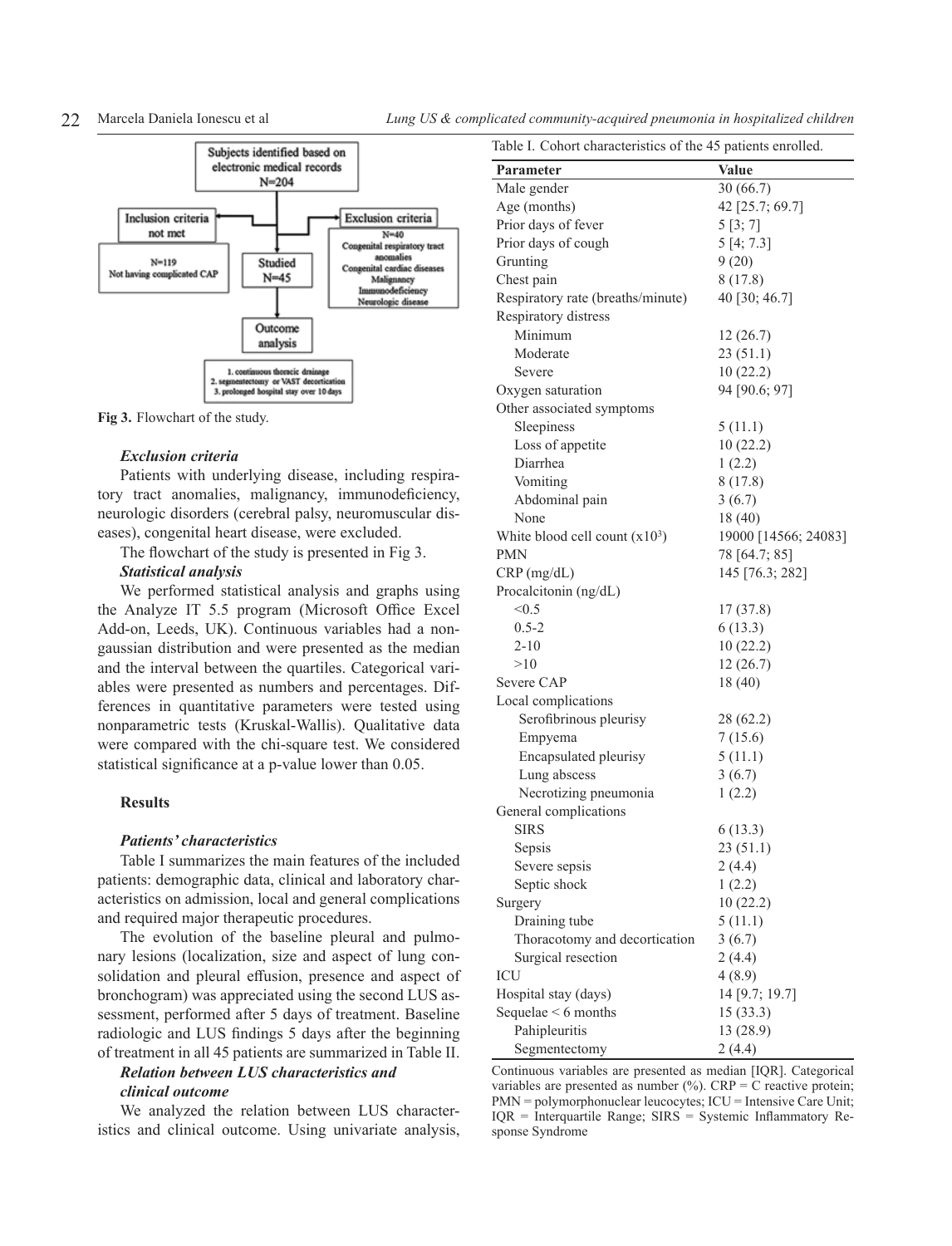we examined which LUS findings were risk factors for a poor outcome in complicated CAP. We considered the poor outcome at least one of the three following condi-

|  |  | Table II. Cohort imagistic features of the 45 patients enrolled |  |  |  |  |  |
|--|--|-----------------------------------------------------------------|--|--|--|--|--|
|--|--|-----------------------------------------------------------------|--|--|--|--|--|

| Parameter                          | Value     |
|------------------------------------|-----------|
| Chest radiograph (at admission)    |           |
| Multilobed consolidation           | 3(6.7)    |
| Pleural effusion                   | 40 (88.9) |
| Lung abscess                       | 2(4.4)    |
| Consolidation                      | 42 (93.3) |
| $1st LUS$ (at admission)           |           |
| Consolidation                      | 43 (95.6) |
| Pleural effusion                   | 45 (100)  |
| Thickness (mm)                     | 7[5; 15]  |
| Echogenicity                       |           |
| Isoechogenic fluid                 | 15(33.3)  |
| Hyperechogenic fluid               | 8 (17.8)  |
| Transonic fluid                    | 22 (48.9) |
| Homogeneity                        | 32(71.1)  |
| Septa                              | 13 (28.9) |
| Multilobed lesions                 | 8 (17.8)  |
| Air bronchogram                    | 26 (57.8) |
| Fluid bronchogram                  | 16(35.6)  |
| $2nd LUS$ (5 days after admission) |           |
| Consolidation                      | 23 (56.1) |
| Improvement vs. 1st                | 21 (46.7) |
| Pleural effusion                   | 17(41.5)  |
| Improvement vs. 1st                | 25 (55.6) |

Continuous variables are presented as median [IQR]. Categorical variables are presented as number (%)

tions: the need for continuous thoracic drainage, indication for surgical interventions (consisting of either segmentectomy or video-assisted thoracoscopic surgery decortication), and requiring prolonged hospitalization over 10 days.

Regarding the first outcome, we noted that LUS could predict the need for continuous thoracic drainage in complicated CAP at a pleural effusion thickness cut-off value of 10 mm. The ultrasound identification of aerial bronchogram had a statistically significant protective value regarding the need for continuous thoracic drainage. Those patients often presented a good clinical outcome and did not need invasive therapeutic procedures, including thoracic drainage. The fluid bronchogram was dominant in patients that required continuous thoracic drainage, alongside conservative treatment (Table III).

Concerning the second outcome, the need for surgical interventions including segmentectomy or videoassisted thoracoscopic surgery decortication, we found that the hyperechogenic pleural effusion, the thickness of pleural effusion with a cut-off value of 10 mm, the presence of septa and the fluid bronchogram on 1<sup>st</sup> LUS evaluation predicted a poor outcome and a worse clinical evolution, requiring surgical therapeutic procedures. On the other hand, the presence of aerial bronchogram and the homogenous pleural effusion alongside the improved appearance of pleural effusion on the 2nd LUS evaluation were associated with a better clinical course (Table IV).

Using univariate analyses, it was also examined whether LUS findings were risk factors for a poor out-

Table III. Association between LUS findings and the need for continuous thoracic drainage

| Parameter                          | Thoracic tube drainage |          | Univariate analysis |                         | p-value |
|------------------------------------|------------------------|----------|---------------------|-------------------------|---------|
|                                    | Yes $(5)$              | No(40)   | Odds ratio          | 95% confidence interval |         |
| 1 <sup>st</sup> LUS (at admission) |                        |          |                     |                         |         |
| Consolidation                      | 4(80)                  | 39(97.5) | 0.1                 | $0.009 - 1.19$          | 0.07    |
| Hyperechogenic fluid               | 2(40)                  | 6(15)    | 3.77                | $0.61 - 24.52$          | 0.16    |
| Homogeneity                        | 2(40)                  | 30(75)   | 0.22                | $0.03 - 1.32$           | 0.1     |
| Thickness>10 mm                    | 5(100)                 | 12(30)   | 2.66                | $2.66-$                 | < 0.01  |
| Septa                              | 3(60)                  | 10(25)   | 4.5                 | $0.75 - 26.43$          | 0.1     |
| Multifocal lesions                 | 2(40)                  | 6(85)    | 0.26                | $0.04 - 1.63$           | 0.16    |
| Aerial Bronchogram                 | 0(0)                   | 26(65)   | 2.13                | $2.13-$                 | < 0.01  |
| Fluid Bronchogram                  | 4(80)                  | 12(30)   | 0.1                 | $0.01 - 0.83$           | 0.02    |
| $2nd LUS$ (5 days after admission) |                        |          |                     |                         |         |
| Consolidation                      | 4(80)                  | 19(52.5) | 4.42                | $0.57 - 32.06$          | 0.17    |
| <i>Improvement vs.</i> $I^{st}$    | 1(20)                  | 20(50)   | $\overline{4}$      | $0.52 - 29.01$          | 0.2     |
| Pleural effusion                   | 5(100)                 | 12(30)   | 2.66                | $2.66-$                 | < 0.01  |
| <i>Improvement vs.</i> $I^{st}$    | 0(0)                   | 25(62.5) | 1.92                | $1.92 -$                | $0.01$  |
| Severe CAP                         | 4(80)                  | 14(35)   | 7.42                | 0.96-54.25              | 0.052   |

Data are expressed as numbers (%).  $CAP =$  community acquired pneumonia;  $LUS =$  lung ultrasonography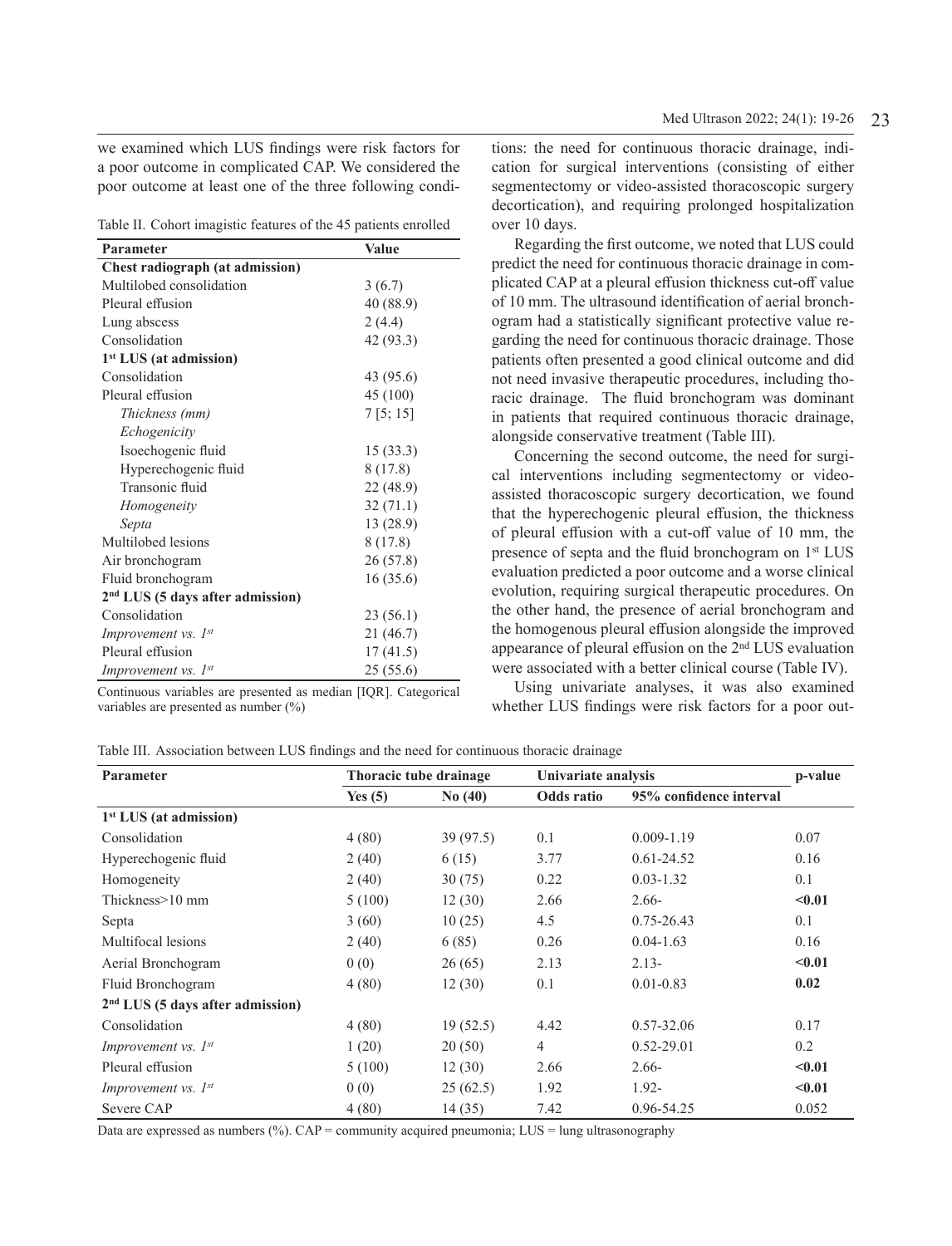come, including prolonged hospitalization over 10 days. For this outcome, we noted a poor evolution regarding hyperechogenic pleural effusion, the thickness of pleural effusion with a cut-off value of 10 mm, the presence of septa and the fluid bronchogram on 1<sup>st</sup> LUS evaluation (Table V). The presence of aerial bronchogram and the homogenous pleural effusion alongside the improved appearance of pleural effusion on the 2nd LUS evaluation predicted a better course for this outcome.

### **Discussion**

Our study analyzes the LUS characteristics of complicated CAP in hospitalized pediatric patients at admission (baseline) and after the beginning of antibiotic treatment. In addition, the study highlights how specific LUS features may predict the clinical course of these patients by assessing the following three outcomes: the need for continuous thoracic drainage, requiring surgi-

| Parameter                       | Surgery   |          | Univariate analysis |                         | p-value |
|---------------------------------|-----------|----------|---------------------|-------------------------|---------|
|                                 | Yes $(5)$ | No(40)   | Odds ratio          | 95% confidence interval |         |
| 1 <sup>st</sup> LUS             |           |          |                     |                         |         |
| Consolidation                   | 5(100)    | 38 (95)  | NS.                 |                         | 0.6     |
| Hyperechogenic fluid            | 3(60)     | 5(12.5)  | 10.5                | $1.6 - 68.8$            | $0.01$  |
| Homogeneity                     | 1(20)     | 31(77.5) | 0.07                | $0.01 - 0.58$           | < 0.01  |
| Thickness $> 10$ mm             | 4(80)     | 13(32.5) | 8.3                 | 1.07-60.91              | 0.03    |
| Septa                           | 4(80)     | 9(22.5)  | 13.77               | 1.72-103.17             | < 0.01  |
| Multifocal lesions              | 0(0)      | 8 (80)   | NS.                 |                         | 0.27    |
| Aerial bronchogram              | 0(0)      | 26(65)   | 2.13                | $2.13-$                 | $0.01$  |
| Fluid bronchogram               | 5(100)    | 11(27.5) | $\mathbf{0}$        | $0 - 0.33$              | < 0.01  |
| 2 <sup>nd</sup> LUS             |           |          |                     |                         |         |
| Consolidation                   | 4(80)     | 19(47.5) | 4.42                | $0.57 - 32.06$          | 0.17    |
| <i>Improvement</i> vs. $I^{st}$ | 1(20)     | 20(50)   | $\overline{4}$      | $0.52 - 29.01$          | 0.2     |
| Pleural effusion                | 5(100)    | 12(30)   | 2.66                | $2.66-$                 | $0.01$  |
| <i>Improvement vs.</i> $I^{st}$ | 0(0)      | 25(62.5) | 1.92                | $1.92 -$                | $0.01$  |
| Severe CAP                      | 4(80)     | 14(35)   | 7.42                | 0.96-54.25              | 0.052   |

Table IV. Association between LUS findings and the need for surgery

Data are expressed as numbers (%). NS: not significant; CAP = community acquired pneumonia; LUS = lung ultrasonography

| Table V. Association between LUS findings and more extended hospital stay |  |  |
|---------------------------------------------------------------------------|--|--|
|---------------------------------------------------------------------------|--|--|

| Parameter                           |            | Hospital stays over 10 days |            | Univariate analysis     |        |
|-------------------------------------|------------|-----------------------------|------------|-------------------------|--------|
|                                     | Yes $(30)$ | No(15)                      | Odds ratio | 95% confidence interval |        |
| $1st LUS$ , number, $(\% )$         |            |                             |            |                         |        |
| Consolidation                       | 29(96.2)   | 14(93.3)                    | 2.07       | $0.19 - 21.72$          | 0.6    |
| Hyperechogenic fluid                | 8(26.7)    | 0(0)                        | 1.27       | $1.27 -$                | 0.02   |
| Homogeneity                         | 17(56.7)   | 0(0)                        | $\Omega$   | $0 - 0.37$              | < 0.01 |
| Thickness $>10$ mm                  | 16(53.3)   | 1(6.7)                      | 16         | 2.26-106.27             | < 0.01 |
| Septa                               | 13(43.3)   | 0(0)                        | 2.68       | $2.68 -$                | $0.01$ |
| Multifocal lesions                  | 6(20)      | 2(13.3)                     | 0.61       | $0.12 - 3.2$            | 0.58   |
| Aerial bronchogram                  | 14(46.7)   | 12(80)                      | 4.57       | 1.1-18.38               | 0.038  |
| Fluid bronchogram                   | 16(53.3)   | 0(0)                        | $\theta$   | $0 - 0.25$              | < 0.01 |
| $2nd LUS$ , number, $(\frac{6}{6})$ |            |                             |            |                         |        |
| Consolidation                       | 18 (60)    | 5(33.3)                     | 3          | $0.81 - 10.74$          | 0.091  |
| <i>Improvement</i> vs. $I^{st}$     | 12(40)     | 9(60)                       | 2.25       | $0.64 - 7.85$           | 0.2    |
| Pleural effusion                    | 14(46.7)   | 3(20)                       | 3.5        | $0.84 - 14.04$          | 0.08   |
| <i>Improvement vs.</i> $I^{st}$     | 13(43.3)   | 12(80)                      | 5.23       | 1.26-21.09              | 0.019  |
| Severe CAP                          | 18 (60)    | 0(0)                        | 5.19       | $5.19-$                 | $0.01$ |

Data are expressed as numbers (%).  $CAP =$  community acquired pneumonia;  $LUS =$  lung ultrasonography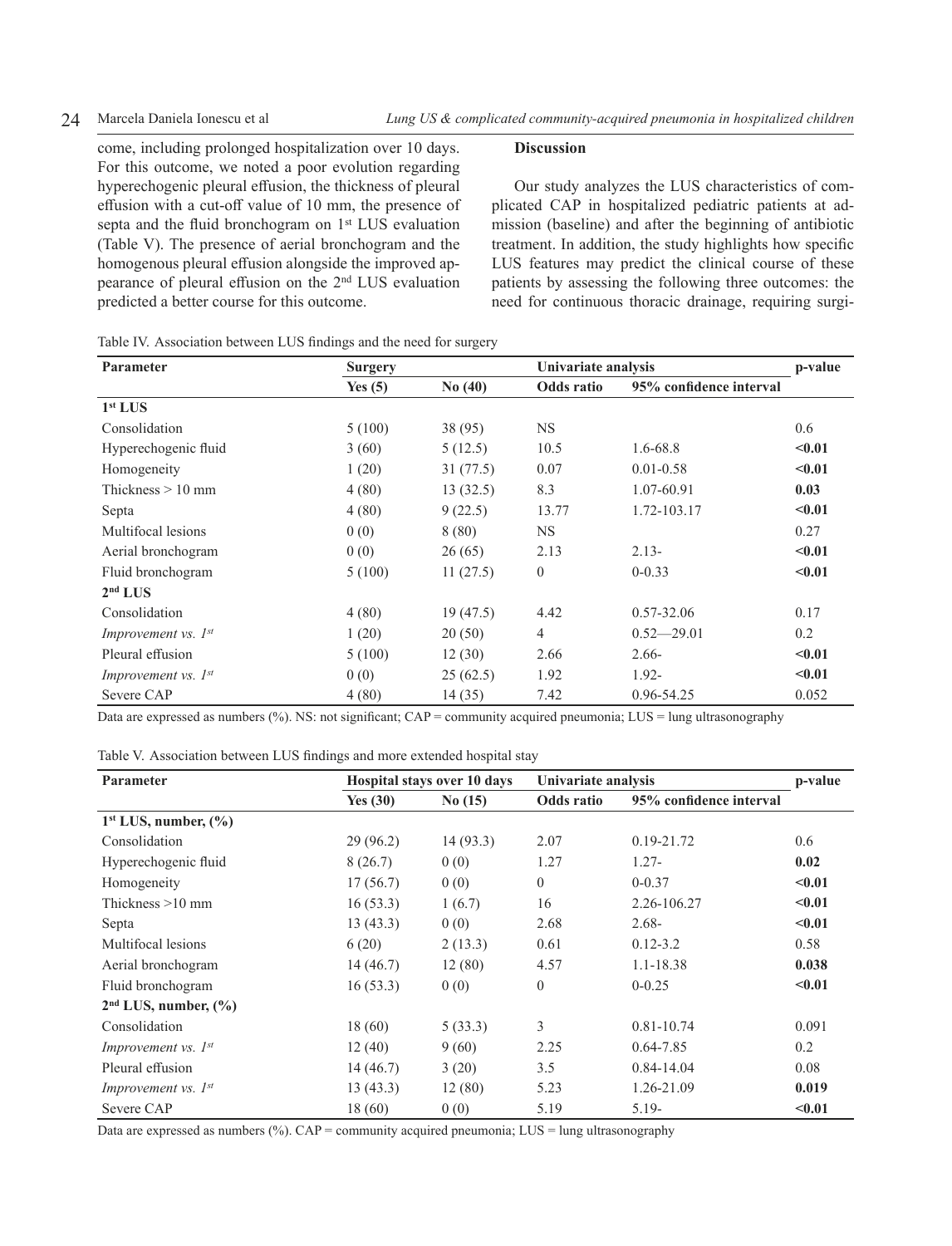cal treatment, and the need for prolonged hospitalization over 10 days. To our knowledge, this is the first study that evaluated the predictive potential of the LUS characteristics in hospitalized pediatric patients with complicated CAP. Multiple studies have mainly focused on LUS accuracy compared with chest X-ray findings in diagnosing and evaluating pediatric CAP, offering very promising results (overall high sensitivity – up to  $95\%$  – and high specificity – up to  $96\%$ ) [1,2,9,16-18]. Also, few studies compared LUS with chest CT, claiming the accuracy of LUS in the evaluation of CAP and its complications inclusively in pediatric patients [19,20].

All patients enrolled in our study presented local complications of CAP, including serofibrinous pleurisy, encapsulated pleurisy, pulmonary abscess or necrotizing pneumonia. LUS evidence of pulmonary consolidation with fluid bronchogram, hyperechogenic pleural fluid and septa was demonstrated to be statistically significant predictors of poor clinical outcome, expressed as prolonged hospitalization (more than 10 days), the need for continuous thoracic drainage and the need for segmentectomy or video-assisted thoracoscopy surgery decortication.

The fluid bronchogram, generally described in approximately 20% of CAP patients, less frequently than the air bronchogram, represents an exudate packed conducting airway that occurs in the early phase of the disease because of bronchial obstruction with secretions and edema [14,21,22]. Our study described the presence of fluid bronchogram as a negative predictor of complicated CAP, needing surgical treatment and prolonged hospitalization ( $p<0.01$ ). Therefore, this has allowed for the conclusion that a fluid bronchogram revealed on LUS should indicate the need to consider CAP's potential progression to complications requiring supplemental therapeutic measures.

However, the most characteristic sign of CAP remains the festive air bronchogram which is generally detectable in about 70-97% of cases, reflecting the residual air within the consolidation areas [6,23,24]. While the fluid bronchogram dominated the positive outcome group in our study, the presence of air bronchogram on LUS performed on admission had a statistically significant protective value ( $p<0.05$ ).

Because a liquid allows for excellent propagation of sound waves, LUS is a particularly good modality to assess the presence of parapneumonic pleural effusions. The role of LUS in assessing pleural effusion is very well known, as well as the prediction of poor outcomes when complex pleural lesions are detected, based mainly on adult studies [9,18]. Our paper confirms these findings and, in addition, it highlights the importance of LUS in assessing CAP-associated pleural effusion in pediatric patients. Also, the study evaluates ultrasound pleural effusion features in the early phase of CAP (admission time) and after initiation of antibiotic therapy*.* We identified hyperechogenic pleural effusion and presence of septa on 1<sup>st</sup> LUS evaluation as independent predictors of segmentectomy or thoracoscopic decortication  $(p<0.01)$ and of prolonged hospitalization, over 10 days (p=0.02, p<0.01, respectively). The thickness of pleural effusion with a cut-off value of 10 mm seen by LUS was also associated with requiring continuous thoracic drainage  $(p<0.01)$ , segmentectomy or thoracoscopic surgery (p=0.03) and prolonged hospitalization over 10 days  $(p<0.01)$ . In the second LUS evaluation, we found that the alleviated pleurisy predicted a better outcome with a statistically significant relationship between the LUS characteristics and clinical outcome.

Based on these findings, our study supports the consideration of LUS for diagnosis and monitoring of complicated CAP in hospitalized children and also suggests that LUS may be a good early predictor of poor clinical outcome in these patients Taken all together, our results may impact daily clinical practice, by providing new data to monitor treatment response, alongside with current follow-up clinical (fever remission) and biological (leukocytosis, CRP and procalcitonin level reduction) parameters.

### *Study limits and strengths*

The study included a relatively small number of children, although it represents the entire patient population (satisfying inclusion and exclusion criteria) from one of the largest children's hospitals. The unicentric design offered the chance of a better-standardized work; simultaneously, the execution of LUS by a single sonographer might raise the question of generalizability in the case of less experienced hands. The retrospective design reduced the control of the quality of available data. Although, our study strengthens the role of LUS for early detection, monitoring and reliable prediction of severe outcome in complicated pediatric CAP. LUS has proven to be a useful tool to avoid more invasive interventions and complex investigations, which could involve consuming more significant material and human resources.

# **Conclusions**

In conclusion, our study provides a detailed LUS analysis as an advantageous imaging predicting and monitoring tool in pediatric patients hospitalized for complicated CAP. It highlights early LUS features that may predict poor clinical outcome in these patients. The results can help physicians better manage a child with CAP and offer a personalized approach, from diagnosis to treatment and